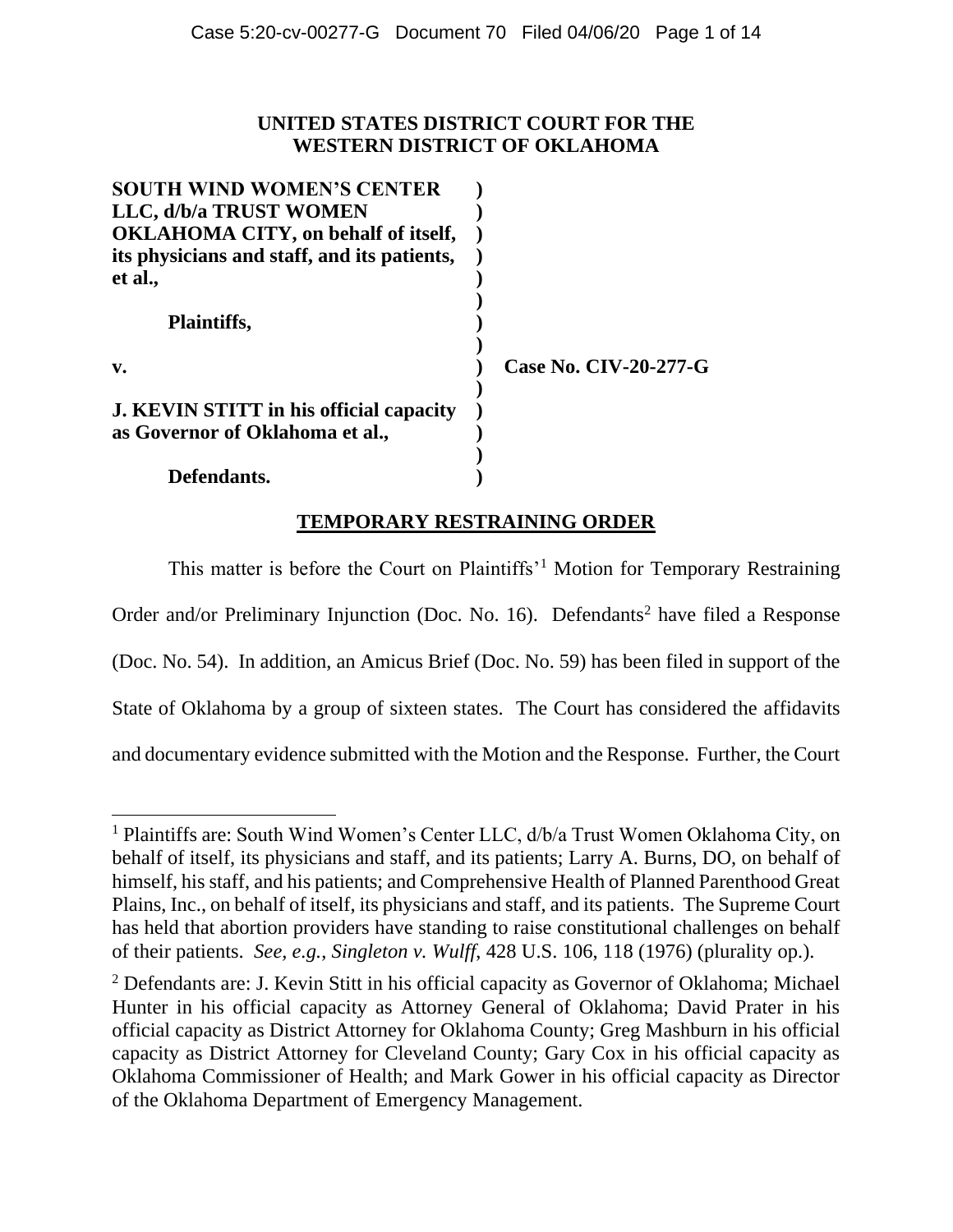## Case 5:20-cv-00277-G Document 70 Filed 04/06/20 Page 2 of 14

held a telephonic hearing on April 3, 2020, with counsel for both parties and for the referenced amici appearing.

This case raises an issue that has long been a source of struggle for the courts: the proper use of the judicial power in reviewing laws and executive orders or actions taken in response to a public health emergency. There is no dispute that the State of Oklahoma like governments across the globe—is facing a health crisis in the COVID-19 pandemic that requires, and will continue for an indeterminate time to require, emergency measures. In this effort to secure the health and safety of the public, the State has broad power to act and even, temporarily, impose requirements that intrude upon the liberty of its citizens. "[T]he rights of the individual in respect of his liberty may at times, under the pressure of great dangers, be subjected to such restraint, to be enforced by reasonable regulations, as the safety of the general public may demand." *Jacobson v. Massachusetts*, 197 U.S. 11, 29 (1905). That power is not unfettered, however, and courts should carefully guard against "unreasonable," "arbitrary," or "oppressive" exercises of it. *Id.* at 27, 38; *see also id.* at 31 (explaining that police power is improperly used when "the means prescribed by the state . . . has no real or substantial relation to the protection of the public health and the public safety"). In doing so, a court should not merely substitute its opinion for that of the officers tasked with responding to the emergency, *see id.* at 26, 30, but neither should the court sanction "a plain, palpable invasion of rights," *id.* at 31.

The right at issue here is access to abortion. Again, the parties do not dispute—for purposes of this action, at least—that the Fourteenth Amendment to the United States Constitution shields a woman's right of access to abortion, prior to viability of the fetus,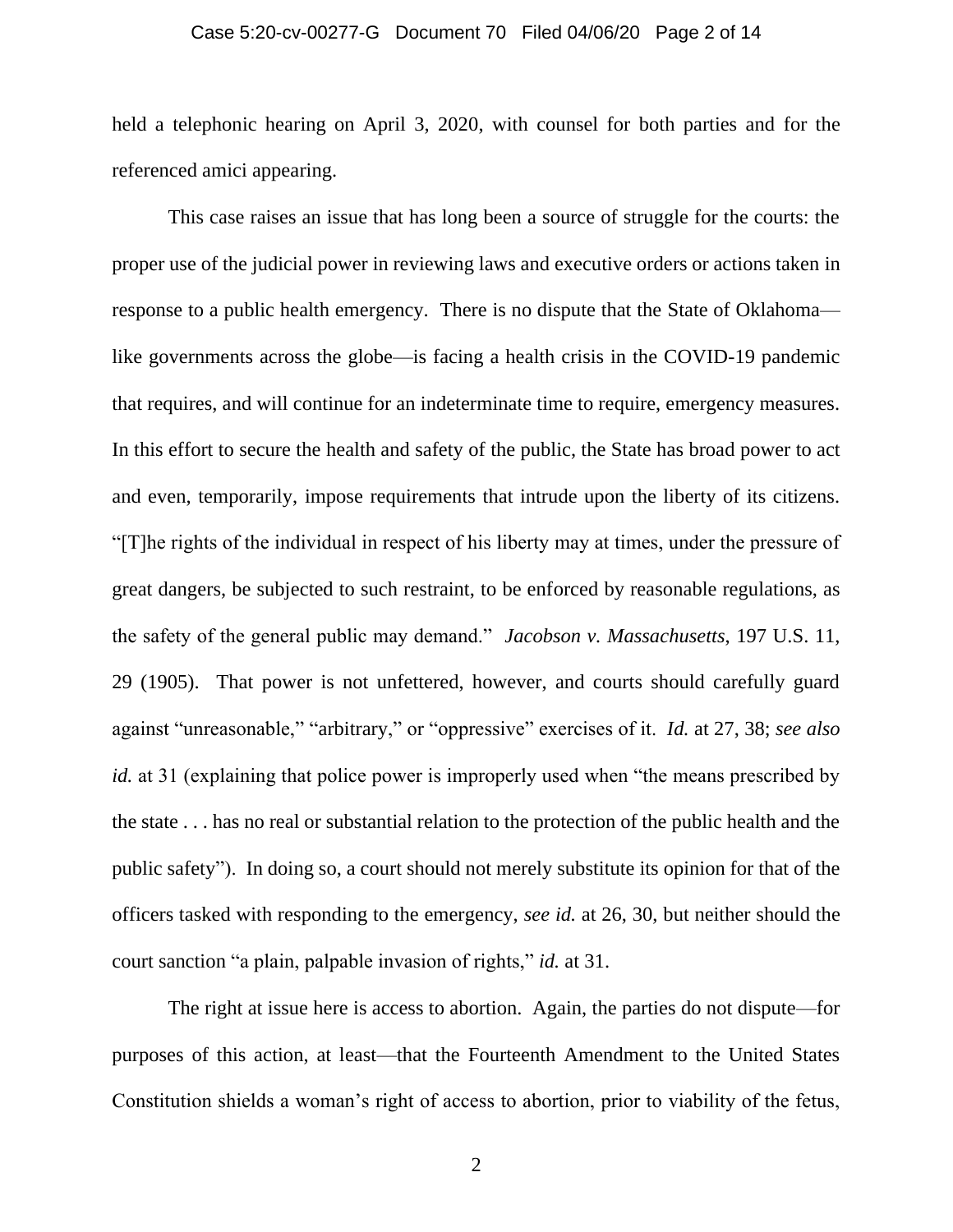### Case 5:20-cv-00277-G Document 70 Filed 04/06/20 Page 3 of 14

from any "undue burden" caused by state regulation. *See Whole Woman's Health v. Hellerstedt*, 136 S. Ct. 2292, 2310 (2016) ("[T]he standard that this Court laid out in [*Planned Parenthood of Se. Pa. v. Casey*, 505 U.S. 833 (1992) (plurality op.),] . . . asks courts to consider whether any burden imposed on abortion access is 'undue.'"). In applying *Casey*'s undue burden rule, courts must "consider the burdens a law imposes on abortion access together with the benefits those laws confer." *Id.* at 2309. Plaintiffs contend that executive orders issued by the Governor of Oklahoma impose a complete ban on nonemergency abortion procedures in the State of Oklahoma, violating the Fourteenth Amendment's guarantees of due process and equal protection. *See* Compl. ¶¶ 65-70 (Doc. No. 1).

As set forth below, the Court concludes that while the current public health emergency allows the State of Oklahoma to impose some of the cited measures *delaying*  abortion procedures, it has acted in an "unreasonable," "arbitrary," and "oppressive" way—and imposed an "undue burden" on abortion access—in imposing requirements that effectively *deny* a right of access to abortion. Further, the Court concludes that the benefit to public health of the ban on medication abortions is minor and outweighed by the intrusion on Fourteenth Amendment rights caused by that ban.

I.

Upon careful consideration of the evidence and argument submitted by the parties, the Court makes the following findings of fact:

1. On March 24, 2020, the Governor of Oklahoma issued an Executive Order declaring that as part of the State of Oklahoma's "measures to protect all Oklahomans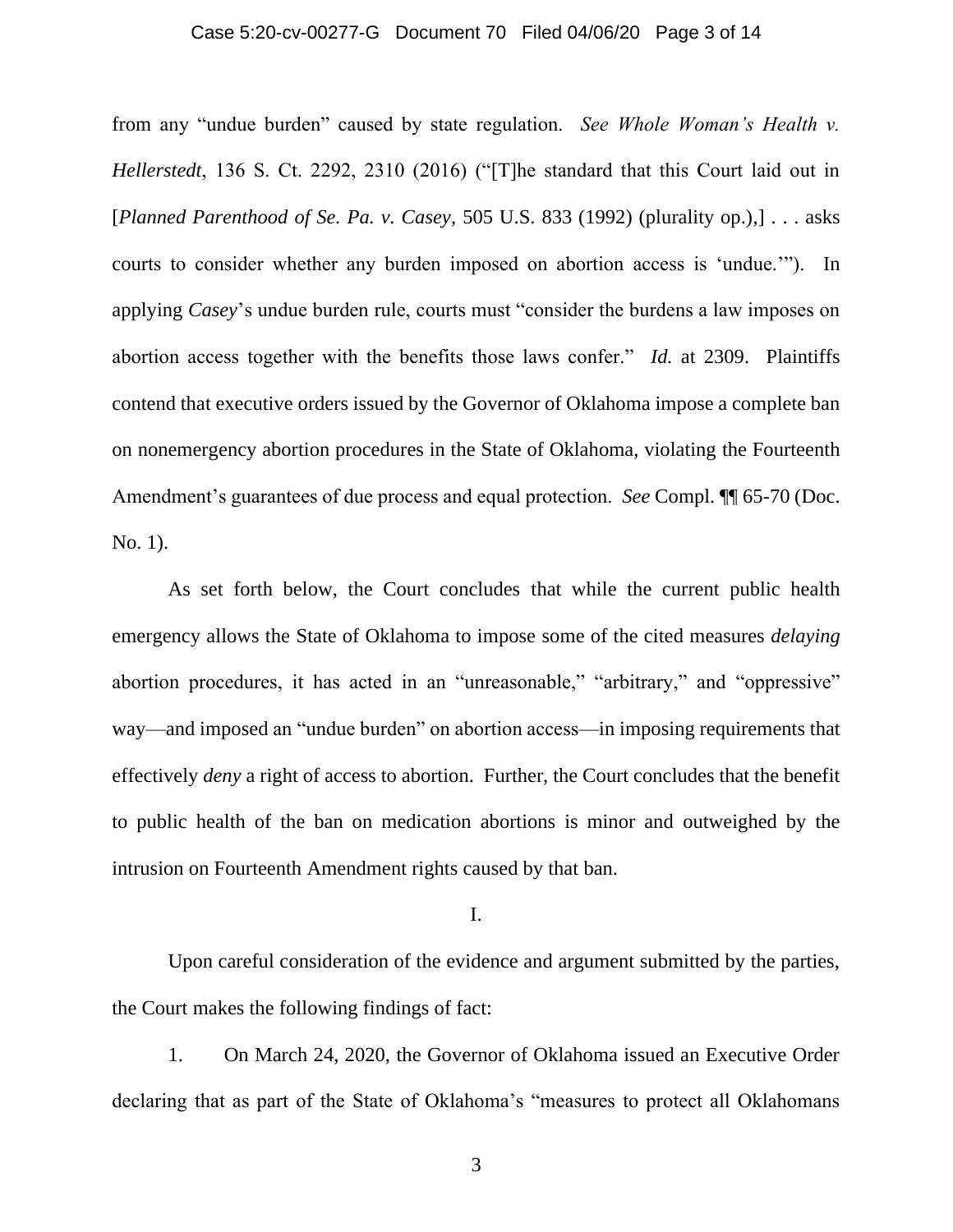### Case 5:20-cv-00277-G Document 70 Filed 04/06/20 Page 4 of 14

against" the threat of the coronavirus known as COVID-19 ("COVID-19"), "Oklahomans and medical providers in Oklahoma shall postpone all elective surgeries, minor medical procedures, and non-emergency dental procedures until April 7, 2020." Compl. ¶¶ 1-2; *id.* Ex. 1, Fourth Am. Exec. Order ¶ 18 (No. 2020-07 (Doc. No. 1-1)).

2. Generally, the Executive Order does not specify which surgeries and procedures fall within Paragraph 18's prohibition against elective surgeries and minor medical procedures or prescribe how that determination is to be made. *See* Fourth Am. Exec. Order  $\P$  18. The Court must presume that those classifications are being decided on a case-by-case basis by medical providers. As to abortion procedures, however, the Governor on March 27, 2020, stated in a Press Release that the postponement referenced in the Executive Order applies to "any type of abortion services as defined in 63 O.S. § 1- 730(A)(1) [that] are not a medical emergency as defined in 63 O.S.  $\S$  1-738.1[A] or otherwise necessary to prevent serious health risks to the unborn child's mother." *Id.* Ex. 2, Press Release at 1 (Doc. No. 1-2).<sup>3</sup>

3. On April 1, 2020, the Governor amended the prior Executive Order by extending the postponement of elective surgeries and minor medical procedures "until April 30, 2020." Pls.' Notice Ex. 1, Seventh Am. Exec. Order ¶ 18 (Doc. No. 38-1). The

<sup>&</sup>lt;sup>3</sup> Title 63, section 1-738.1A(5) of the Oklahoma Statutes provides that a "medical" emergency" "means the existence of any physical condition, not including any emotional, psychological, or mental condition, which a reasonably prudent physician, with knowledge of the case and treatment possibilities with respect to the medical conditions involved, would determine necessitates the immediate abortion of the pregnancy of the female to avert her death or to avert substantial and irreversible impairment of a major bodily function arising from continued pregnancy."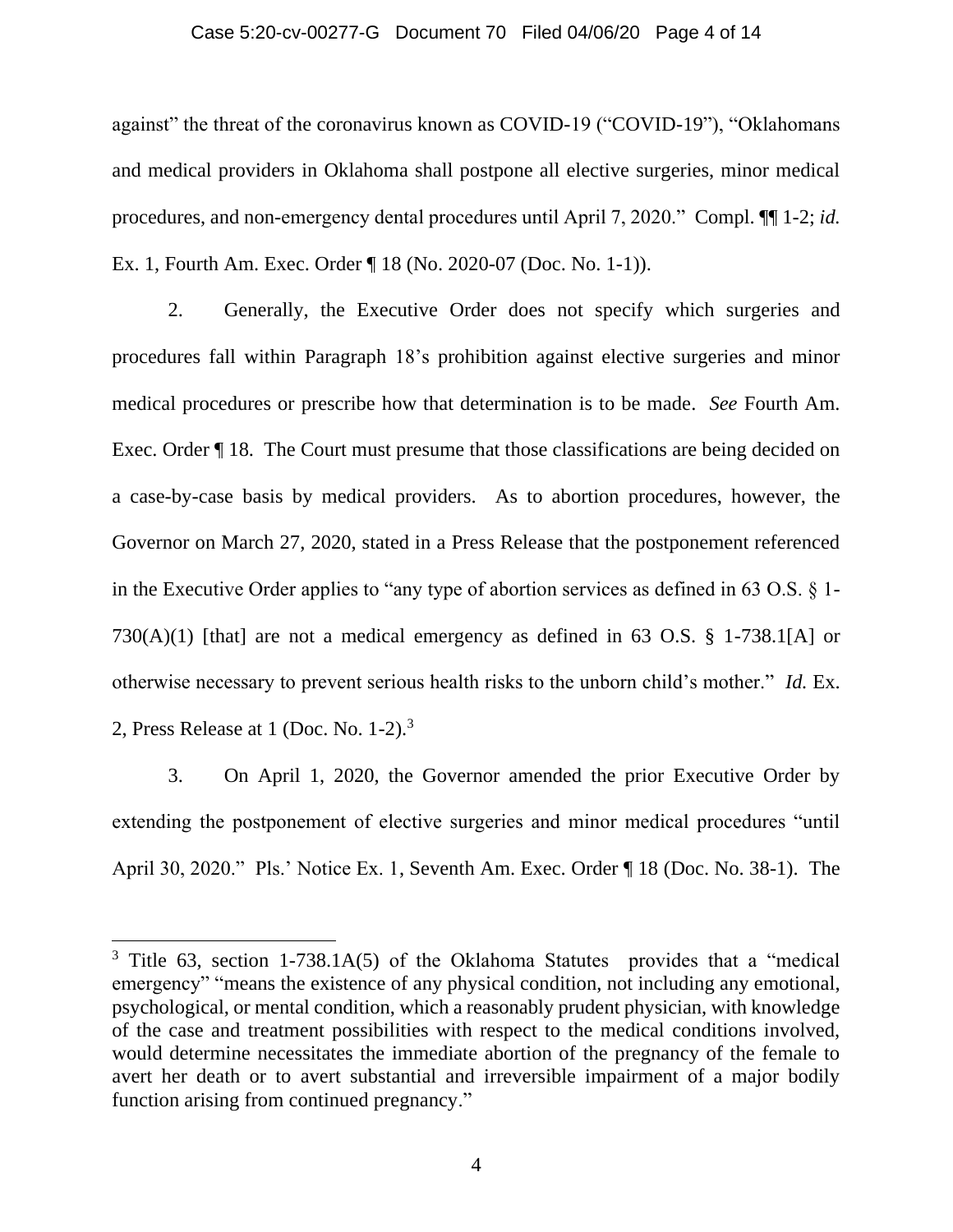## Case 5:20-cv-00277-G Document 70 Filed 04/06/20 Page 5 of 14

April 1, 2020 amendment also declared a state of emergency in all 77 counties in Oklahoma "caused by the impending threat of COVID-19 to the people of this State and the public's peace, health, and safety." *Id.* ¶ 1.

4. In Oklahoma, nonemergency abortions are prohibited when "the probable postfertilization age of the woman's unborn child is twenty (20) or more weeks." Okla. Stat. tit. 63, § 1-745.5(A).

5. Although each Plaintiff's services vary, one or more of them provide abortion through administration of two pills ("medication" or "chemical" abortion) up to 10 or 11 weeks from the pregnant person's last menstrual period (i.e., eight or nine weeks postfertilization) and provide abortion through cervical suction ("procedural" or "surgical" abortion) up to 21.6 weeks from the last menstrual period (i.e., 19.6 weeks postfertilization). *See* Pls.' Mot. at 13-15; *id.* Ex. 5, Burns Decl. ¶ 11 (Doc. No. 16-5); *id.* Ex. 6, Burkhart Decl. ¶ 2 (Doc. No. 16-6); *id.* Ex. 7, Hill Decl. ¶ 8 (Doc. No. 16-7).

6. The effect of the Executive Order and Press Release is to prevent abortion providers statewide from lawfully performing either type of abortion—except as necessary "to avert [the pregnant person's] death or to avert substantial and irreversible impairment of a major bodily function [of the pregnant person] arising from continued pregnancy" or to "otherwise . . . prevent serious health risks to" the pregnant person, Okla. Stat. tit. 63, § 1-738.1A; Press Release at 1—until April 30, 2020. Defendants acknowledge that this prohibition may be extended beyond that date due to the ongoing severity of the COVID-19 pandemic.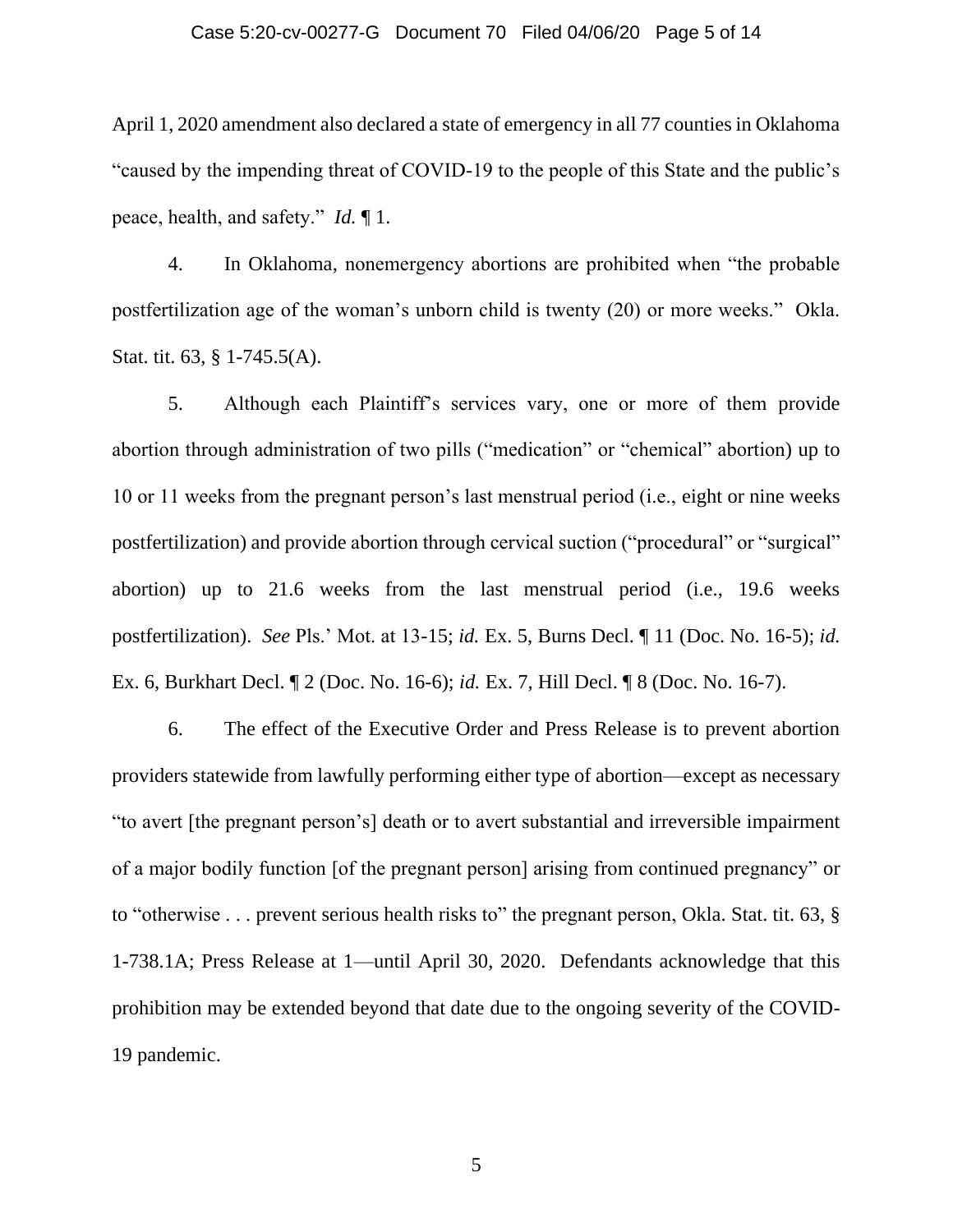## Case 5:20-cv-00277-G Document 70 Filed 04/06/20 Page 6 of 14

7. The stated purpose and benefit of the Executive Order and Press Release and specifically the requirement in Paragraph 18 of the Executive Order that "Oklahomans and medical providers in Oklahoma . . . postpone all elective surgeries, minor medical procedures, and non-emergency dental procedures"—is to protect the public's health by preventing "(1) close interpersonal contact [in order to slow the rate of spread of the virus], (2) depletion of medical PPE [personal protective equipment], and (3) activities that will increase the use of hospital beds, staff, and other resources." Defs.' Resp. at 26-27; *see also id.* at 23-38.

8. Absent travel to another state, the postponement directed by the Executive Order and Press Release would require at least some pregnant persons in Oklahoma who would be eligible for a medication abortion to instead obtain a more invasive surgical abortion. Pls.' Mot. Ex. 4, Schivone Decl. ¶¶ 31-32 (Doc. No. 16-4). Further, this postponement would effectively eliminate the ability of some pregnant persons in Oklahoma who are presently able to obtain a medication abortion, but for whom the surgical option is medically contraindicated, to obtain an abortion at all.

9. Absent travel to another state, the postponement directed by the Executive Order and Press Release would effectively eliminate the ability of persons in Oklahoma who would reach their last eligible date under Oklahoma law—specifically, the date when "the probable postfertilization age of the woman's unborn child is twenty (20) or more weeks," Okla. Stat. tit. 63, § 1-745.5(A)—prior to April 30, 2020, to obtain an abortion.

10. While the parties dispute the amount of interpersonal contact and PPE required by a medication abortion, as well as the typical percentage of complications resulting in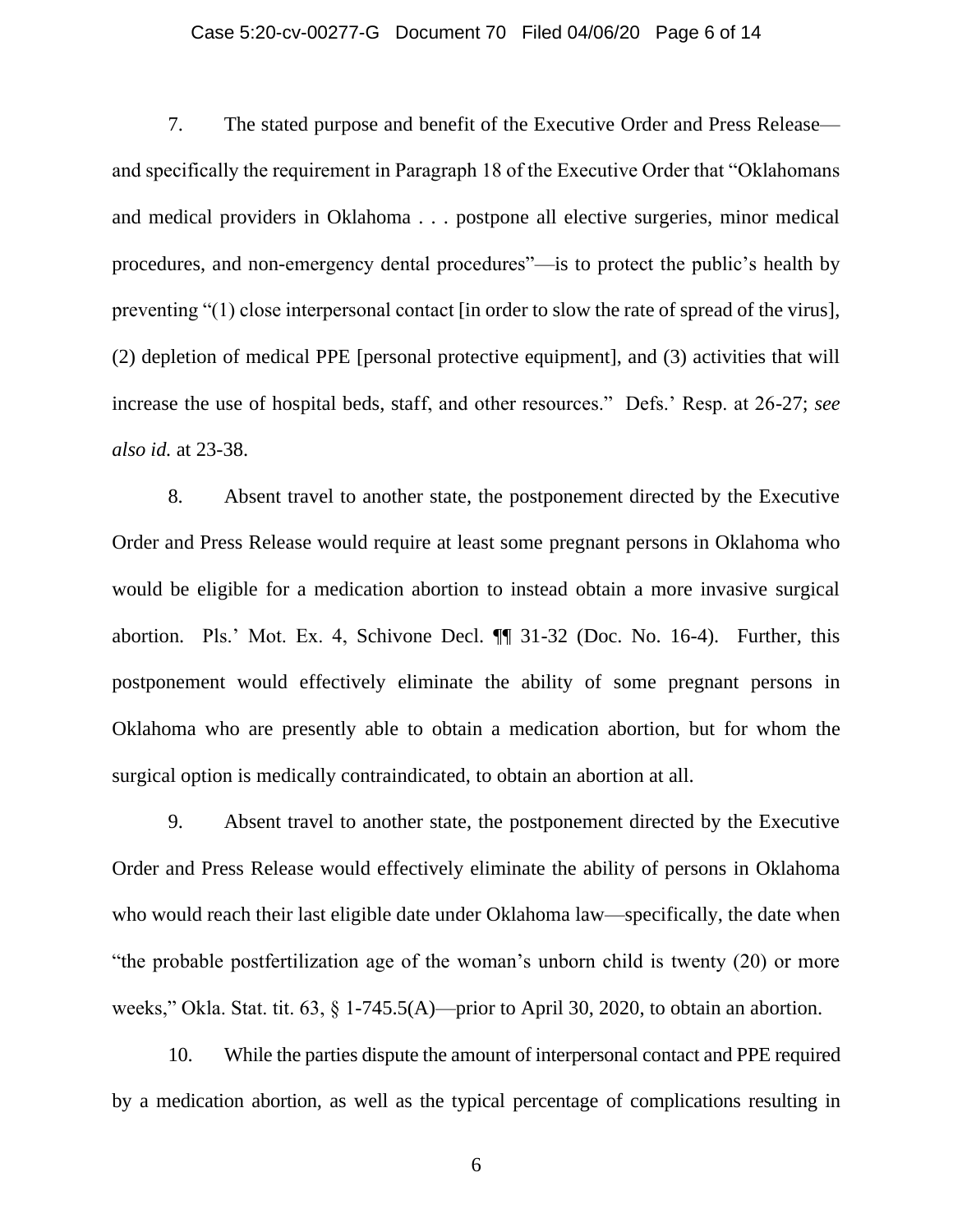hospitalization resulting from that procedure, in each instance it is less than what is required

by or typically results from a surgical abortion.

II.

As explained by the Tenth Circuit,

Ordinarily, a movant seeking a preliminary injunction must establish (1) a substantial likelihood of success on the merits; (2) irreparable injury to the movant if the injunction is denied; (3) the threatened injury to the movant outweighs the injury to the party opposing the preliminary injunction; and (4) the injunction would not be adverse to the public interest. Because a preliminary injunction is an extraordinary remedy, the movant's right to relief must be clear and unequivocal.

*Dominion Video Satellite, Inc. v. Echostar Satellite Corp.*, 269 F.3d 1149, 1154 (10th Cir.

2001) (citation omitted). These four requirements apply equally to a request for a temporary restraining order (or "TRO"). *See Wiechmann v. Ritter*, 44 F. App'x 346, 347 (10th Cir. 2002); *United States v. Terry*, No. CIV-19-250-SLP, 2019 WL 7753271, at \*1 (W.D. Okla. Mar. 26, 2019).<sup>4</sup>

*A. Substantial Likelihood of Success on the Merits*

The Court has considered the potential for success of Plaintiff's claims under both

*Jacobson*'s standard for permissible state action during a public health emergency and

<sup>&</sup>lt;sup>4</sup> Defendants contend that Plaintiffs must "satisfy a heightened standard" because they are seeking relief that is "disfavored" due to "afford[ing] [Plaintiffs] all the relief that [they] could recover at the conclusion of a full trial on the merits." *Fish v. Kobach*, 840 F.3d 710, 723-24 (10th Cir. 2016) (internal quotation marks omitted); *see* Defs.' Resp. at 22. Even assuming the heightened standard applies, Plaintiffs meet that standard for the reasons outlined below.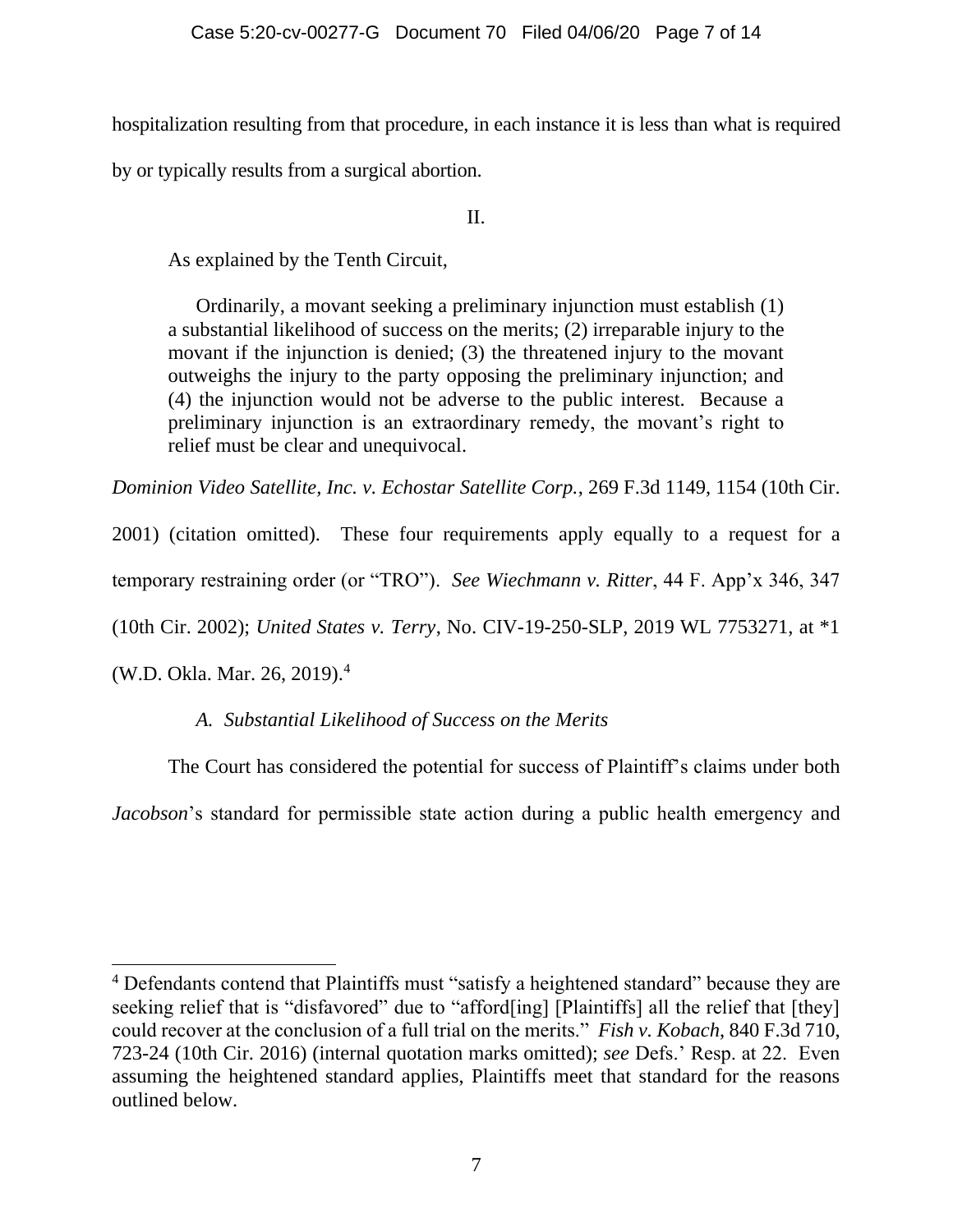### Case 5:20-cv-00277-G Document 70 Filed 04/06/20 Page 8 of 14

*Casey*'s undue-burden analysis. Plaintiffs have established a substantial likelihood of success on the merits.<sup>5</sup>

With respect to surgical abortion, the effect of the Executive Order and Press Release in some instances is to require a pregnant woman to temporarily delay such surgery. As noted, in Oklahoma nonemergency abortions are prohibited when "the probable postfertilization age of the woman's unborn child is twenty (20) or more weeks." Okla. Stat. tit. 63, § 1-745.5(A). Thus, a woman for whom the probable postfertilization age of her unborn child was 11 weeks on March 24, 2020, would remain able to obtain a surgical abortion on April 30, 2020. Giving deference to the state executive as the primary arbiter of what steps are necessary in that area to stop the spread of COVID-19, and to ration resources needed to treat patients infected with that virus, the Court concludes that this type of temporary delay is a permissible use of state power in a health emergency. Further, upon "consider[ing] the burdens a law imposes on abortion access together with the benefits those laws confer," *Hellerstedt*, 136 S. Ct. at 2309, the Court concludes that

<sup>&</sup>lt;sup>5</sup> Three other federal district courts have found that such a previability ban on abortion premised upon COVID-19 concerns is inconsistent with Supreme Court precedent, including *Casey*, and that abortion providers have a substantial likelihood of success on their claim that such an executive order is unlawful. *See Robinson v. Marshall*, No. 2:19cv365-MHT, 2020 WL 1520243, at \*2 (M.D. Ala. Mar. 30, 2020), *appeal dismissed*, No. 20-11270 (11th Cir. Apr. 4, 2020); *Preterm-Cleveland v. Att'y Gen. of Ohio*, No. 1:19 cv-00360 (S.D. Ohio Mar. 30, 2020), *stay denied and appeal dismissed*, No. 20-3365 (6th Cir. Apr. 6, 2020); *Planned Parenthood Ctr. for Choice v. Abbott*, No. A-20-CV-323-LY, 2020 WL 1502102, at \*2 (W.D. Tex. Mar. 30, 2020), *temporary stay entered*, No. 20- 50264 (5th Cir. Mar. 31, 2020).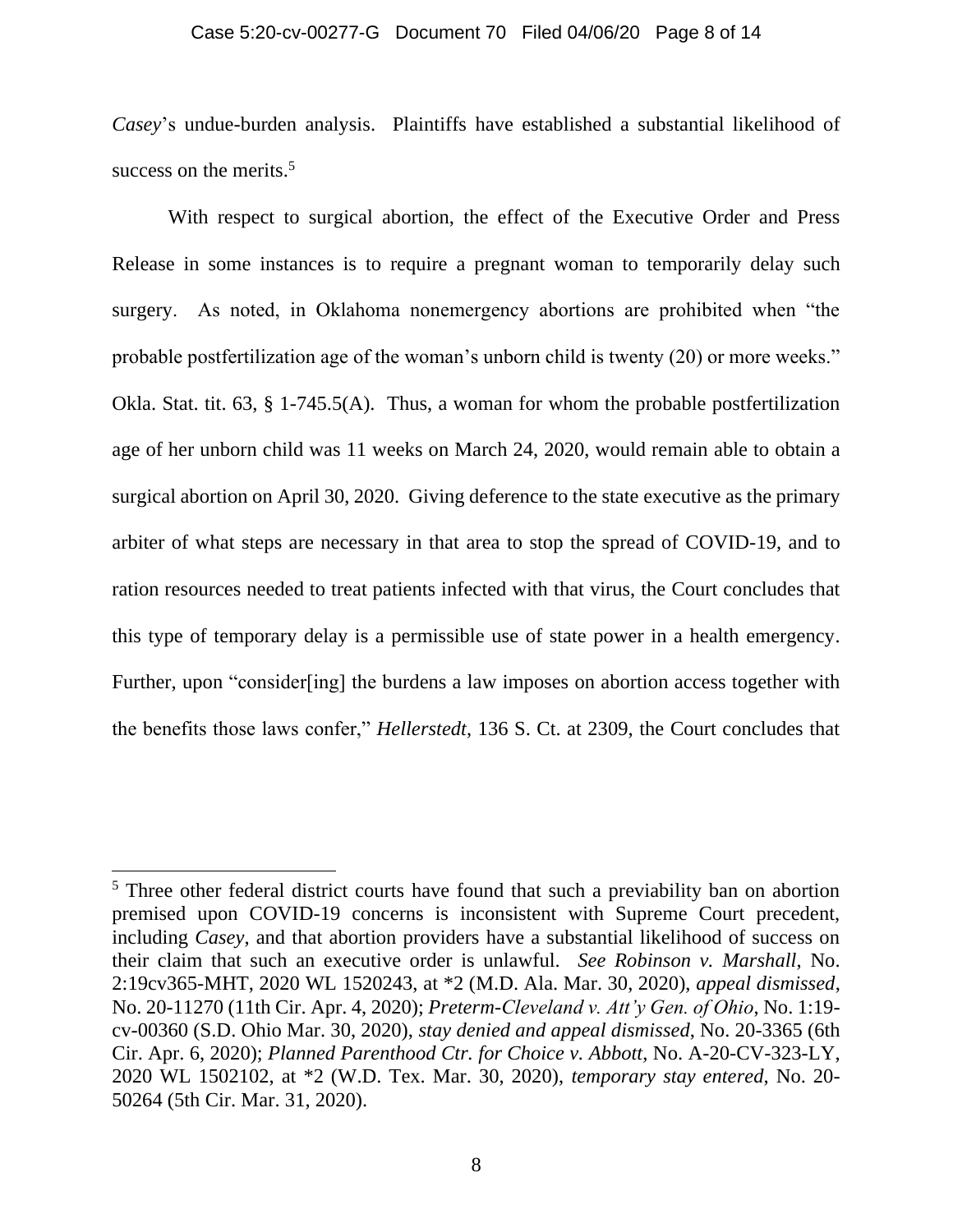### Case 5:20-cv-00277-G Document 70 Filed 04/06/20 Page 9 of 14

the benefit of emergency action during this great public health crisis justifies such a temporary delay of access to abortion services.<sup>6</sup>

In other instances, however, the effect of the Executive Order and Press Release is to prevent access to surgical abortion altogether. As acknowledged by Defendants during the April 3, 2020 hearing, a woman for whom the probable postfertilization age of her unborn child was 16 weeks on March 24, 2020, would, on April 30, 2020, lie beyond the 20-week limit of title 63, section 1-745.5(A), and at that point would not be able to obtain an abortion in the State of Oklahoma at all. This effective denial of the Fourteenth Amendment right to abortion access represents the type of "plain, palpable invasion of rights" identified in *Jacobson* as beyond the reach of even the considerable powers allotted to a state in a public health emergency. *Jacobson*, 197 U.S. at 31. As such, the Executive

<sup>6</sup> In making this determination, the Court accepts and assumes that the holdings in *Casey* and its progeny would require consideration of the state's interest of protection of public health from a pandemic—rather than the more typical considerations of the state's interests in protecting the mother's and unborn child's health—as part of the analysis of the respective burdens and benefits of a restriction on abortion. Absent this assumption, it is even more plain that Plaintiffs are likely to succeed on the merits. The Supreme Court in *Casey* explained that "a statute which, while furthering . . . [a] valid state interest, has the effect of placing a substantial obstacle in the path of a woman's choice," is invalid. *Casey*, 505 U.S. at 877. Further, though the state "may enact regulations to further the health or safety of a woman seeking an abortion," the state may not impose "[u]necessary health regulations that have the purpose or effect of presenting a substantial obstacle to a woman seeking an abortion." *Id.* at 878. If *Casey* is read to speak to any exercise of state interest, including emergency action to avert a public health crisis, it would be clear that restrictions on abortion services of the kind reflected in the Executive Order and Press Release constitute a substantial obstacle to abortion access and, therefore, are invalid. So held the U.S. District Court for the Western District of Texas. *See Planned Parenthood Ctr. for Choice*, 2020 WL 1502102, at \*3 ("This court will not speculate on whether the Supreme Court included a silent 'except-in-a-national-emergency clause' in its previous writings on the issue. Only the Supreme Court may restrict the breadth of its rulings. The court will not predict what the Supreme Court will do if this case reaches that Court.").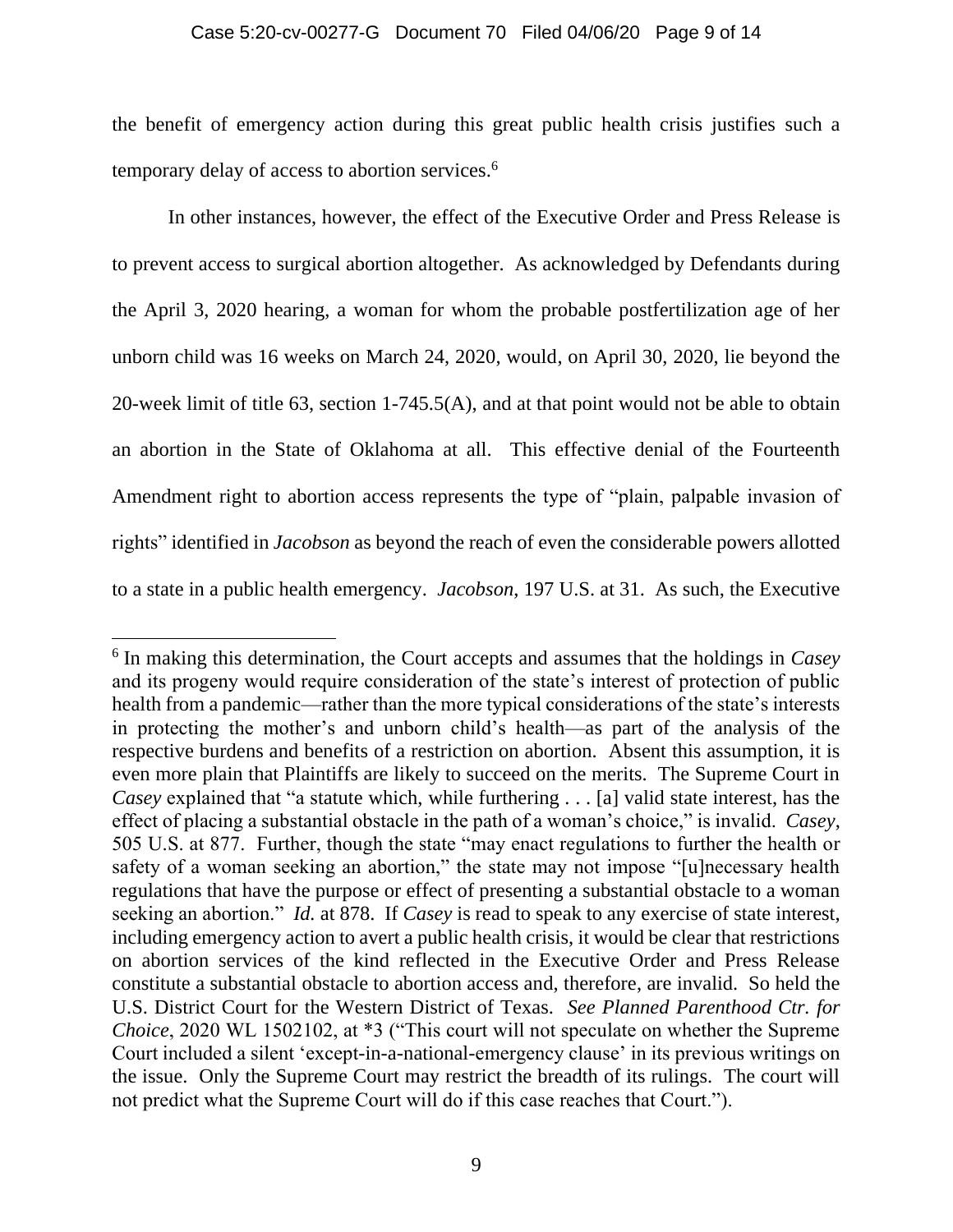### Case 5:20-cv-00277-G Document 70 Filed 04/06/20 Page 10 of 14

Order and Press Release are, in this respect, invalid as an "unreasonable," "arbitrary," and "oppressive" use of the State's emergency powers and as an "undue burden" on the constitutional rights of Plaintiffs' patients.

With respect to medication abortion, the Court likewise concludes that it is substantially likely that Plaintiffs will establish that the prohibition reflected in the Executive Order and Press Release is invalid as an "unreasonable," "arbitrary," and "oppressive" use of the State's emergency powers and as an "undue burden" on the right of Plaintiffs' patients to access abortion services. The evidence reflects that this procedure is safer and requires less interpersonal contact and PPE than surgical abortion. As a result, upon concluding as set forth above that some amount of surgical abortions must be allowed, it follows that the purpose and benefit that Defendants state they are trying to achieve through the Executive Order and Press Release—preventing "(1) close interpersonal contact, (2) depletion of medical PPE, and (3) activities that will increase the use of hospital beds, staff, and other resources," Defs.' Resp. at 26-27—are not advanced by prohibiting medication abortion. As an example, delay of medication abortion for a woman with an unborn child nearing nine weeks postfertilization (the latest date when Plaintiff medical providers will administer drugs for a medication abortion) will limit that person's ability to access abortion within the State of Oklahoma to the surgical option, a procedure that will divert more medical resources than medication abortion.<sup>7</sup> And, while administration of medication abortion will

 $<sup>7</sup>$  For such a woman, if surgical abortion is contraindicated the delay occasioned by the</sup> Executive Order and Press Release would constitute a complete denial of access to abortion services.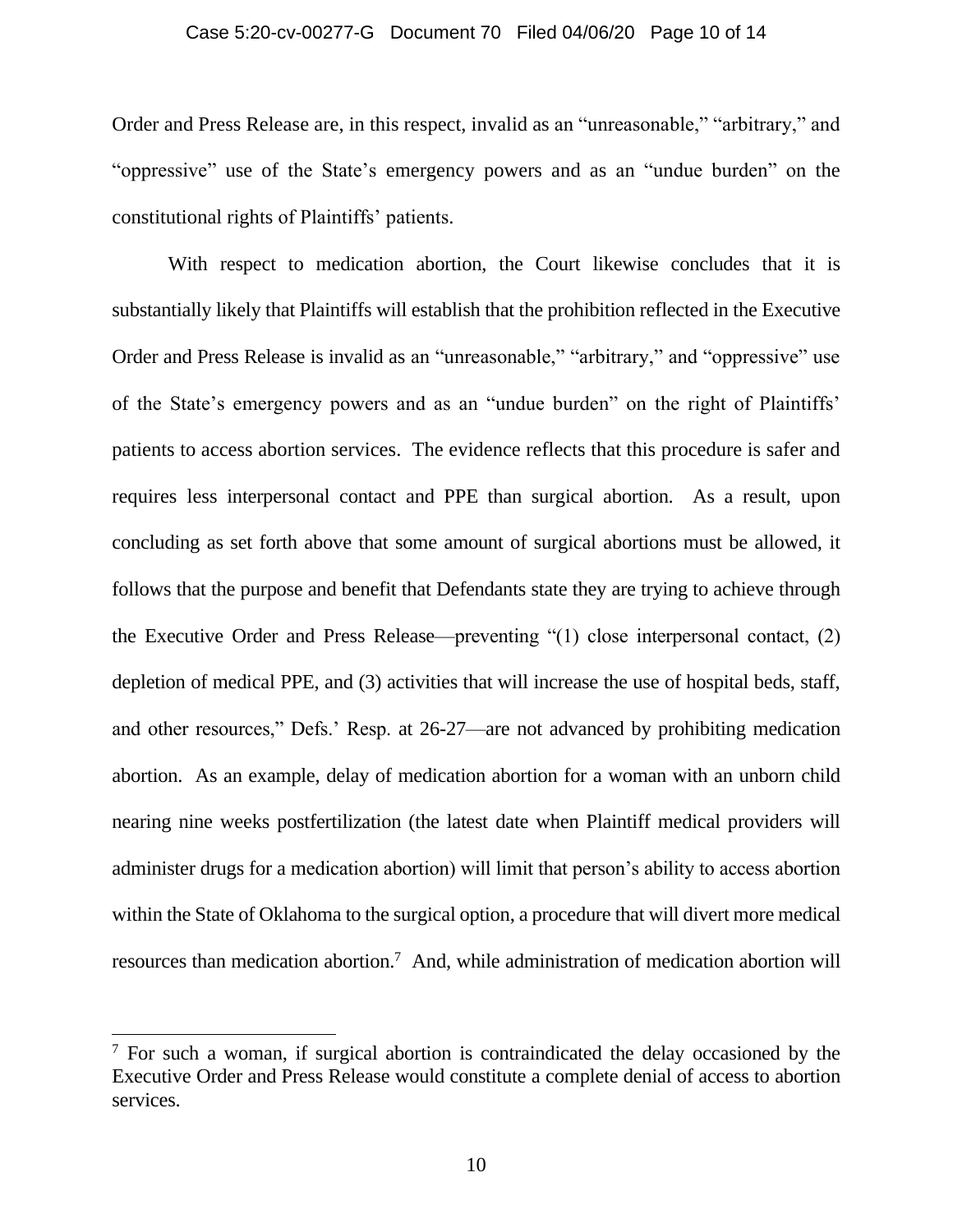### Case 5:20-cv-00277-G Document 70 Filed 04/06/20 Page 11 of 14

require some amount of close interpersonal contact, that amount will be small and not dissimilar from the close interpersonal contact the State has allowed in other contexts. This disconnect between the means employed and the benefits achieved indicates that the prohibition on medication abortion is improper under both the *Jacobson* and *Casey* standards of review. *See Jacobson*, 197 U.S. at 31 (explaining that police power is improperly used when "the means prescribed by the state . . . has no real or substantial relation to the protection of the public health and the public safety").

In sum, Plaintiffs have established a substantial likelihood of success on the merits of their claim that the Executive Order, as applied to abortion services by the Press Release, violates Plaintiffs' patients' constitutional rights under the Fourteenth Amendment.<sup>8</sup>

## *B. Irreparable Injury Absent Injunctive Relief*

Plaintiffs here have demonstrated imminent, irreparable harm absent entry of injunctive relief, as their patients will be substantially delayed in or prevented from exercising their right to abortion access. *See Free the Nipple-Fort Collins v. City of Fort* 

<sup>&</sup>lt;sup>8</sup> The Court notes that the U.S. District Court for the Middle District of Alabama, which granted a TRO preventing enforcement of a similar executive order, has now issued an Opinion and Order stating that it would elect to revise its previous ruling, based upon the state's clarification that the challenged executive order "allows providers, exercising their reasonable medical judgment, to protect the right to terminate a pregnancy and the safety of their patients" by allowing abortions to "be performed without delay" on a case-by-case basis if the provider determines that "a patient will lose her right to lawfully seek an abortion in Alabama based on the . . . mandatory delays" or if the abortion cannot be delayed beyond the expiration of the executive order "in a healthy way." *Robinson*, Op. & Order of Apr. 3, 2020, at 11-13 (Doc. No. 65-1); *see also id.* at 11 (noting that the clarified TRO "recognizes that abortion providers and their patients" "must adapt to the exigent circumstances caused by the global pandemic"). The Executive Order and Press Release at issue here contain no exception for delay-based harm.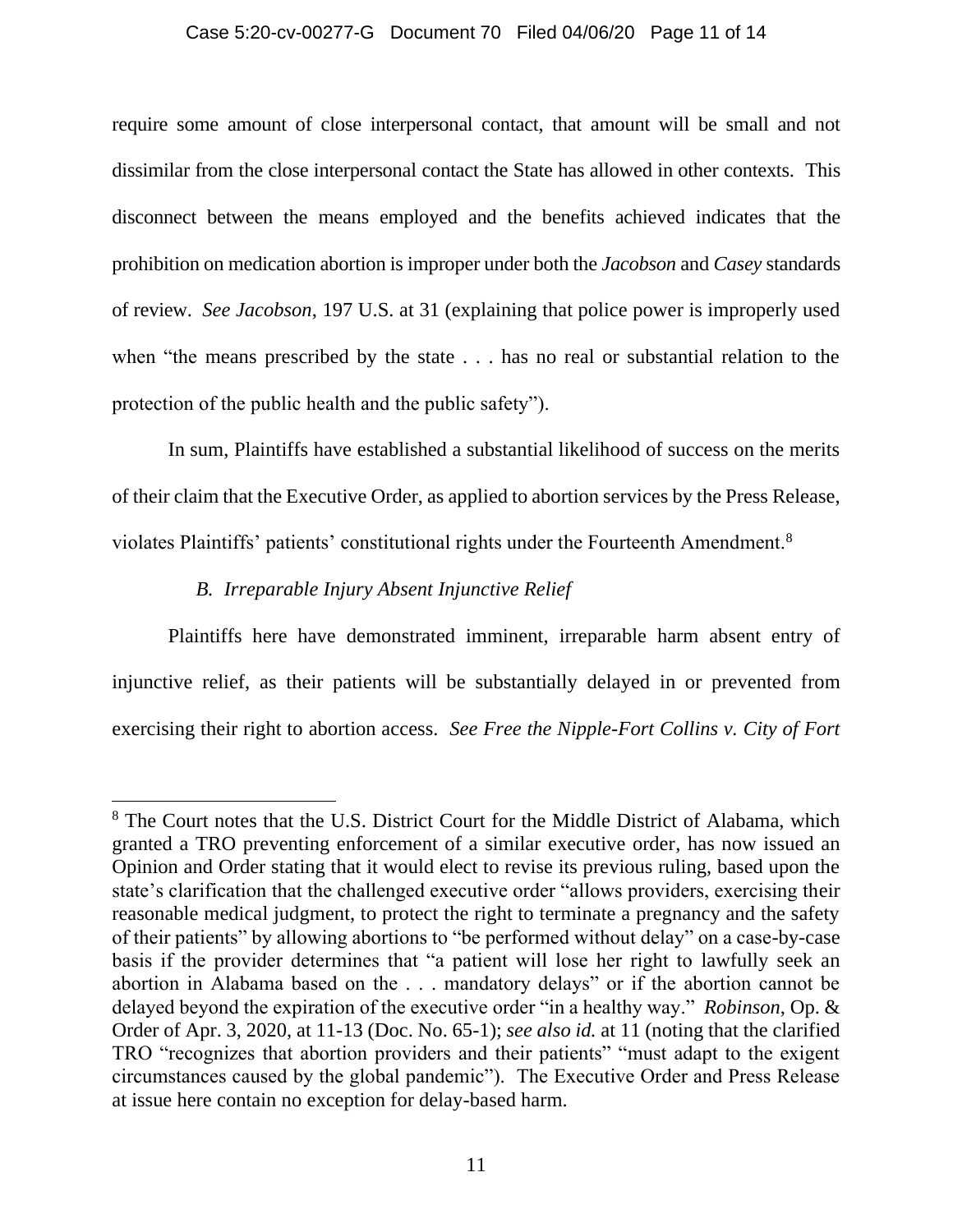#### Case 5:20-cv-00277-G Document 70 Filed 04/06/20 Page 12 of 14

*Collins*, 916 F.3d 792, 805 (10th Cir. 2019) ("Most courts consider the infringement of a constitutional right enough and require no further showing of irreparable injury."); Pls.' Mot. at 30-32; *id.* Ex. 4, Schivone Decl. **[1]** 28-33, 37. Further, "[a] plaintiff suffers irreparable injury when the court would be unable to grant an effective monetary remedy after a full trial because such damages would be inadequate or difficult to ascertain." *Dominion Video Satellite*, 269 F.3d at 1156; *cf. Planned Parenthood of Kan. & Mid-Mo. v. Andersen*, 882 F.3d 1205, 1236 (10th Cir. 2018) ("A disruption or denial of these patients' health care cannot be undone after a trial on the merits." (internal quotation marks omitted)).

## *C. The Balance of Hardships and the Effect of an Injunction on the Public*

Given the nature of the State's interest in issuing the Executive Order and Press Release, namely the protection of public health, the final two considerations for a temporary restraining order are merged. As detailed above, Plaintiffs have demonstrated that the injury that will be suffered as a result of delaying abortion access to a woman with an unborn child nearing 20 weeks postfertilization is a complete denial, to those patients, of the Fourteenth Amendment right to access abortion. That plain and palpable deprivation of a fundamental right outweighs the injury the public may suffer if those procedures are allowed to occur. Further, as detailed above, Plaintiffs have demonstrated that the benefit to the public achieved by prohibiting medication abortions is relatively minor, at least when it is assumed that some surgical abortions must be allowed and the denial of all medication abortions will result in an increase in surgical abortions. That benefit is outweighed by the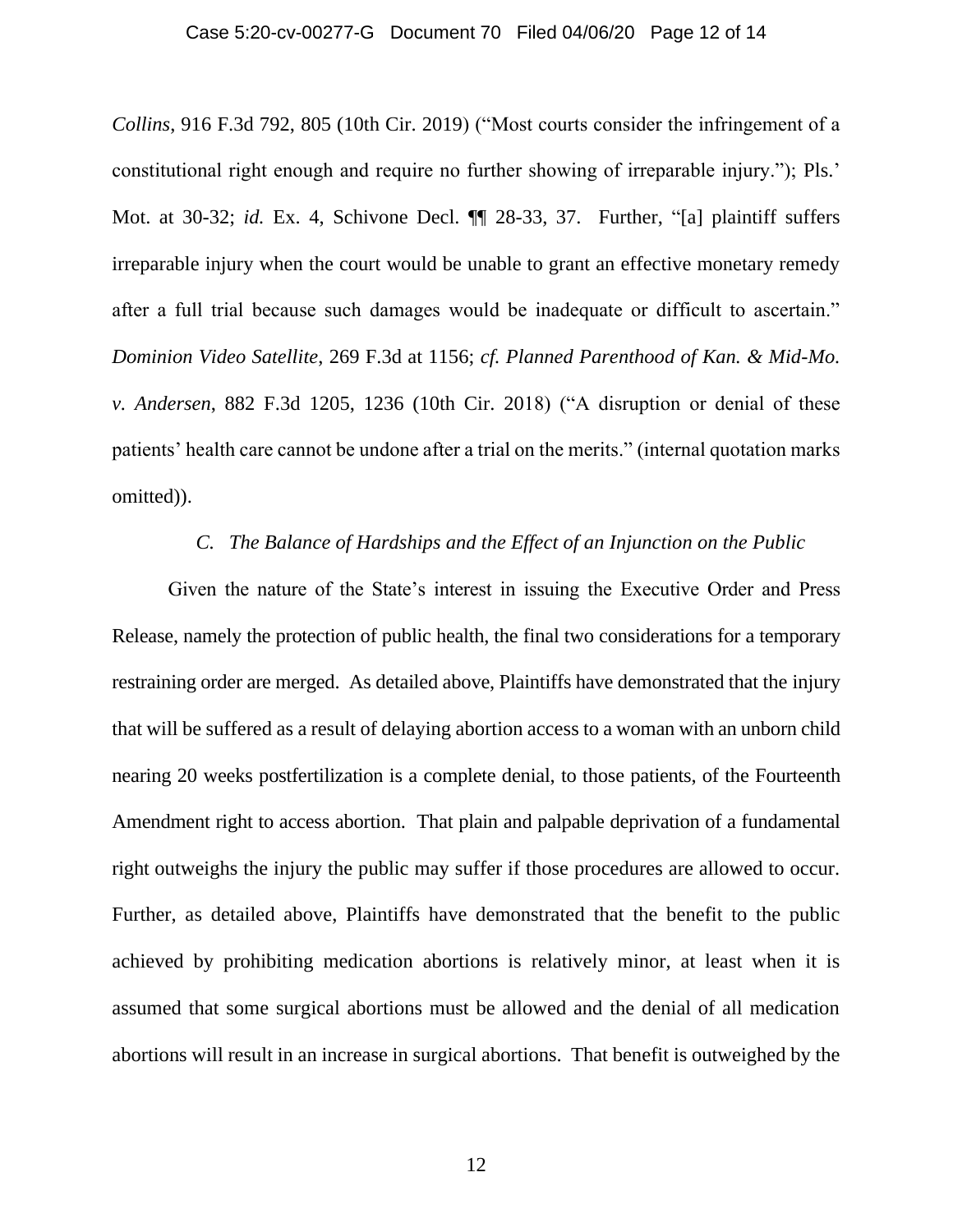### Case 5:20-cv-00277-G Document 70 Filed 04/06/20 Page 13 of 14

harm that will be suffered from the intrusion upon Fourteenth Amendment rights caused by a prohibition on medication abortions.

### **CONCLUSION**

To the extent Plaintiffs' Motion for a Temporary Restraining Order and/or Preliminary Injunction (Doc. No. 16) seeks a temporary restraining order, the Motion is GRANTED IN PART. To the extent the Motion seeks a preliminary injunction, it is HELD IN ABEYANCE.

Specifically, it is hereby ORDERED that Defendants and their employees, agents, attorneys, successors, and all others acting in concert or participating with them are TEMPORARILY RESTRAINED from enforcing Governor J. Kevin Stitt's Seventh Amended Executive Order No. 2020-07 of April 1, 2020, and the March 27, 2020 Press Release against Oklahoma abortion providers, clinics, and their staff, to the following extent:

1. The prohibition on surgical abortions may not be enforced with respect to any patient who will lose her right to lawfully obtain an abortion in Oklahoma on or before the date of expiration of the Executive Order; and

2. The prohibition on medication abortions may not be enforced.

This Temporary Restraining Order is effective upon entry and shall expire on April 20, 2020, at 11:59 p.m., unless extended by the Court for good cause shown or by agreement of the parties.

It is further ordered that the security requirement of Federal Rule of Civil Procedure 65(c) is waived.